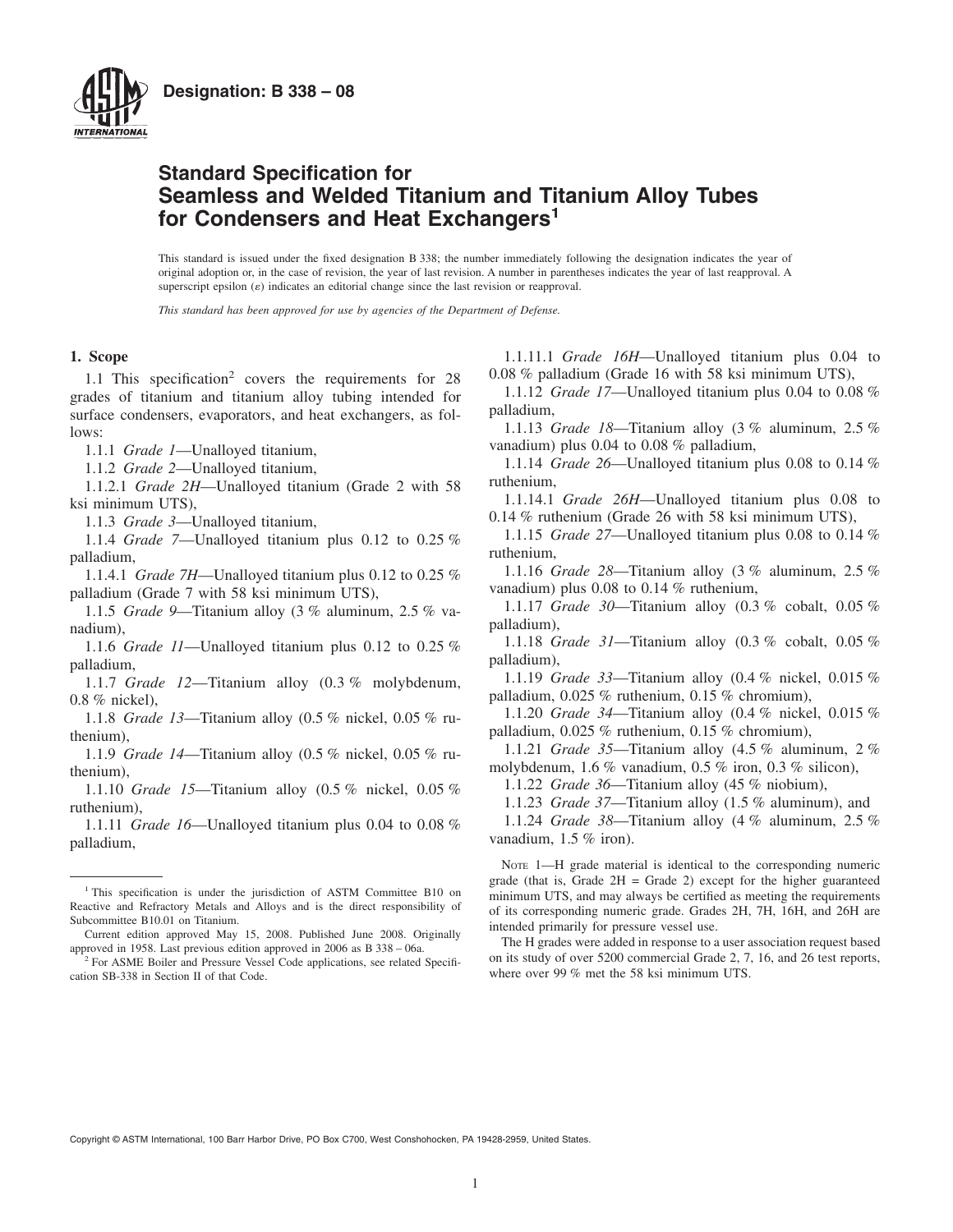1.2 Tubing covered by this specification shall be heat treated by at least a stress relief as defined in [5.3.](#page-1-0)

1.3 The values stated in inch-pound units are to be regarded as standard. The values given in parentheses are mathematical conversions to SI units that are provided for information only and are not considered standard.

# **2. Referenced Documents**

- 2.1 *ASTM Standards:* <sup>3</sup>
- [A 370](#page-3-0) Test Methods and Definitions for Mechanical Testing of Steel Products
- [E 8](#page-3-1) Test Methods for Tension Testing of Metallic Materials
- [E 29](#page-7-0) Practice for Using Significant Digits in Test Data to Determine Conformance with Specifications
- [E 120](#page-6-0) Test Methods for Chemical Analysis of Titanium and Titanium Alloys<sup>4</sup>
- [E 1409](#page-6-1) Test Method for Determination of Oxygen and Nitrogen in Titanium and Titanium Alloys by the Inert Gas Fusion Technique
- [E 1447](#page-6-2) Test Method for Determination of Hydrogen in Titanium and Titanium Alloys by the Inert Gas Fusion Thermal Conductivity/Infrared Detection Method

# **3. Terminology**

3.1 *Lot Definitions:*

3.1.1 *castings*, *n*—a lot shall consist of all castings produced from the same pour.

3.1.2 *ingot*, *n*—no definition required.

3.1.3 *rounds, flats, tubes, and wrought powder metallurgical products (single definition, common to nuclear and nonnuclear standards)*, *n*—a lot shall consist of a material of the same size, shape, condition, and finish produced from the same ingot or powder blend by the same reduction schedule and the same heat treatment parameters. Unless otherwise agreed between manufacturer and purchaser, a lot shall be limited to the product of an 8 h period for final continuous anneal, or to a single furnace load for final batch anneal.

3.1.4 *sponge*, *n*—a lot shall consist of a single blend produced at one time.

3.1.5 *weld fittings*, *n*—definition is to be mutually agreed upon between manufacturer and the purchaser.

#### **4. Ordering Information**

4.1 Orders for material to this specification shall include the following information, as required:

4.1.1 Quantity,

4.1.2 Grade number (Section [1\)](#page-0-0),

- 4.1.3 Diameter and wall thickness (Section 12) [\(Note 2\)](#page-1-1),
- 4.1.4 Length (Section 12),

4.1.5 Method of manufacture and finish (Sections [5](#page-1-2) and 13),

4.1.6 Restrictive chemistry, if desired (Section 6 and [Table 1\)](#page-2-0),

4.1.7 Product analysis, if desired (Section [7](#page-1-3) and [Table 2\)](#page-3-2),

Withdrawn.

4.1.8 Special mechanical properties, if desired (Section [8](#page-3-3) and [Table 3\)](#page-4-0),

- 4.1.9 Nondestructive tests (Section [11\)](#page-4-1),
- 4.1.10 Packaging (Section [23\)](#page-7-1),
- <span id="page-1-1"></span>4.1.11 Inspection (Section 17), and
- <span id="page-1-6"></span><span id="page-1-5"></span>4.1.12 Certification (Section [21\)](#page-7-2).

NOTE 2—Tube is available to specified outside diameter and wall thickness (state minimum or average wall).

# <span id="page-1-2"></span>**5. Materials and Manufacture**

<span id="page-1-10"></span>5.1 Seamless tube shall be made from hollow billet by any cold reducing or cold drawing process that will yield a product meeting the requirements of this specification. Seamless tube is produced with a continuous periphery in all stages of manufacturing operations.

<span id="page-1-8"></span><span id="page-1-7"></span><span id="page-1-4"></span>5.2 Welded tube shall be made from flat-rolled product by an automatic arc-welding process or other method of welding that will yield a product meeting the requirements of this specification. Use of a filler material is not permitted.

<span id="page-1-9"></span><span id="page-1-0"></span>5.3 Welded/cold worked tube (WCS) shall be made from welded tube manufactured as specified in [5.2.](#page-1-4) The welded tube shall be sufficiently cold worked to final size in order to transform the cast weld microstructure into a typical equiaxed microstructure in the weld upon subsequent heat treatment. The product shall meet the requirements for seamless tube of this specification.

5.4 The tube shall be furnished in the annealed condition with the exception of Grades 9, 18 and 28, which, at the option of the purchaser, can be furnished in either the annealed or the cold worked and stress relieved condition, defined as at a minimum temperature of 600°F (316°C) for not less than 30 min.

#### **6. Chemical Requirements**

6.1 The titanium shall conform to the chemical requirements prescribed in [Table 1.](#page-2-0)

6.1.1 The elements listed in [Table 1](#page-2-0) are intentional alloy additions or elements that are inherent to the manufacture of titanium sponge, ingot, or mill product.

6.1.2 Elements intentionally added to the melt must be identified, analyzed, and reported in the chemical analysis.

6.2 When agreed upon by the producer and the purchaser and requested by the purchaser in the written purchase order, chemical analysis shall be completed for specific residual elements not listed in this specification.

#### <span id="page-1-3"></span>**7. Product Analysis**

7.1 When requested by the purchaser and stated in the purchase order, product analysis for any elements listed in [Table 1](#page-2-0) shall be made on the completed product.

7.1.1 Elements other than those listed in [Table 1](#page-2-0) are deemed to be capable of occurring in the grades listed in [Table 1](#page-2-0) by, and only by way of, unregulated or unanalyzed scrap additions to the ingot melt. Therefore, product analysis for elements not listed in [Table 1](#page-2-0) shall not be required unless specified and shall be considered to be in excess of the intent of this specification.

7.2 Product analysis tolerances, listed in [Table 2,](#page-3-2) do not broaden the specified heat analysis requirements, but cover variations between different laboratories in the measurement of

<sup>&</sup>lt;sup>3</sup> For referenced ASTM standards, visit the ASTM website, www.astm.org, or contact ASTM Customer Service at service@astm.org. For *Annual Book of ASTM Standards* volume information, refer to the standard's Document Summary page on the ASTM website.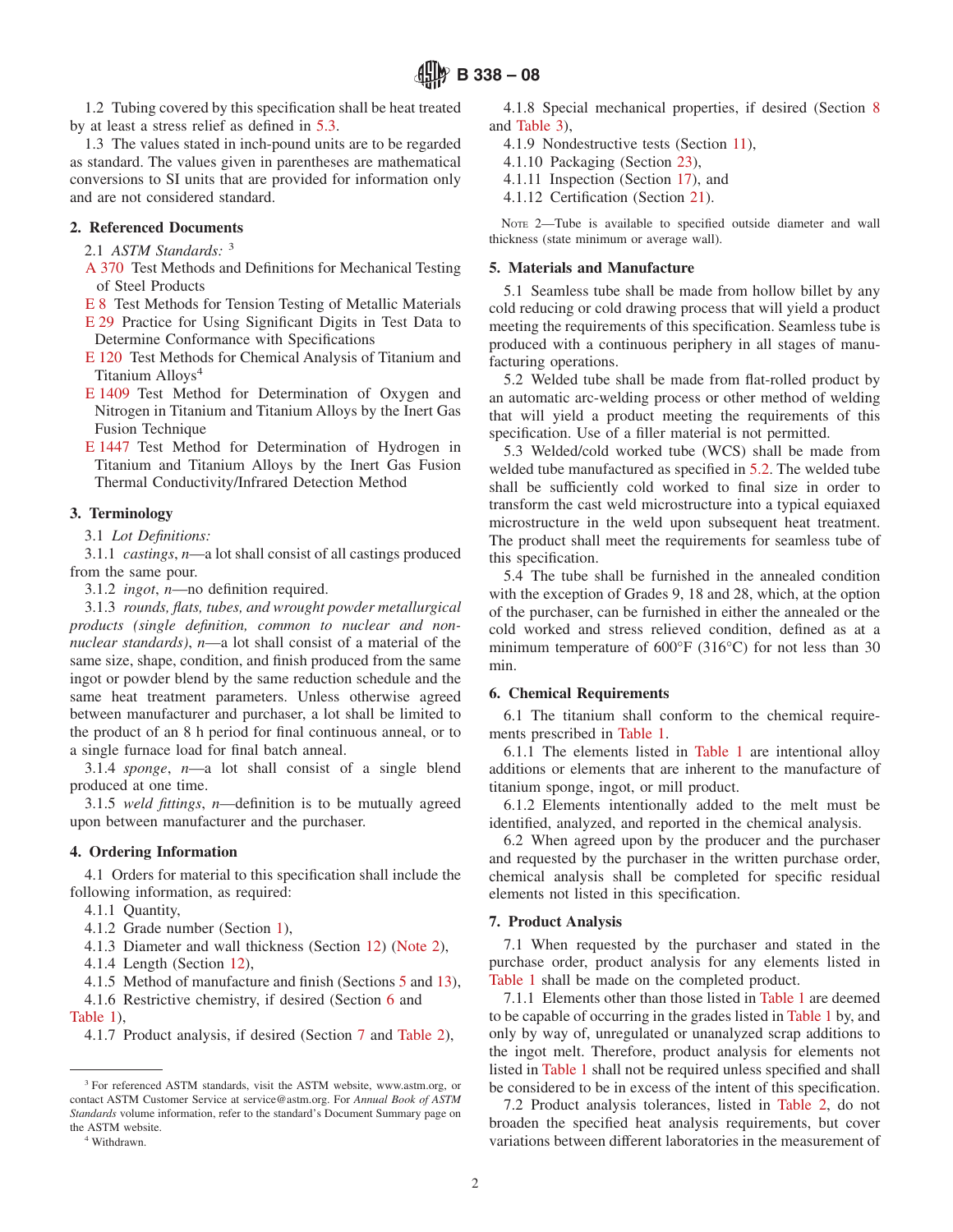# <span id="page-2-0"></span>**B 338 – 08**

**TABLE 1 Chemical Requirements***<sup>A</sup>*

|                                           | Composition, % |               |               |               |                   |                           |               |                           |                         |                           |
|-------------------------------------------|----------------|---------------|---------------|---------------|-------------------|---------------------------|---------------|---------------------------|-------------------------|---------------------------|
| Element                                   | Grade 1        | Grade 2       | Grade 2H      | Grade 3       | Grade 7           | Grade 7H                  | Grade 9       | Grade 11                  | Grade 12                | Grade 13                  |
| Nitrogen, max                             | 0.03           | 0.03          | 0.03          | 0.05          | 0.03              | 0.03                      | 0.03          | 0.03                      | 0.03                    | 0.03                      |
| Carbon, max                               | 0.08           | 0.08          | 0.08          | 0.08          | 0.08              | 0.08                      | 0.08          | 0.08                      | 0.08                    | 0.08                      |
| Hydrogen, $B, C$ max                      | 0.015          | 0.015         | 0.015         | 0.015         | 0.015             | 0.015                     | 0.015         | 0.015                     | 0.015                   | 0.015                     |
| Iron, max                                 | 0.20           | 0.30          | 0.30          | 0.30          | 0.30              | 0.30                      | 0.25          | 0.20                      | 0.30                    | 0.20                      |
| Oxygen, max                               | 0.18           | 0.25          | 0.25          | 0.35          | 0.25              | 0.25                      | 0.15          | 0.18                      | 0.25                    | 0.10                      |
| Aluminum                                  | $\cdots$       |               |               | $\cdots$      | $\cdots$          | $\cdots$                  | $2.5 - 3.5$   | $\ldots$                  |                         | $\cdots$                  |
| Vanadium                                  |                |               |               |               |                   | $\cdots$                  | $2.0 - 3.0$   | $\cdots$                  | $\cdots$                |                           |
| Tin                                       | $\cdots$       |               | $\cdots$      | $\cdots$      | $\cdots$          |                           |               |                           | $\cdots$                | $\cdots$                  |
| Ruthenium                                 | $\cdots$       |               |               | $\ldots$      | $\cdots$          | $\cdots$                  |               | $\cdots$                  | $\cdots$                | $\cdots$<br>$0.04 - 0.06$ |
| Palladium                                 | $\cdots$       |               |               | $\cdots$      | <br>$0.12 - 0.25$ | $\cdots$<br>$0.12 - 0.25$ |               | $\cdots$<br>$0.12 - 0.25$ | $\cdots$                |                           |
| Cobalt                                    | $\cdots$       | $\cdots$      |               | $\cdots$      |                   |                           | $\cdots$      |                           | $\cdots$                | $\cdots$                  |
| Molybdenum                                | $\cdots$       | $\cdots$      |               | $\cdots$      | $\cdots$          | $\cdots$                  |               | $\cdots$                  | $\cdots$<br>$0.2 - 0.4$ | $\cdots$                  |
| Chromium                                  | $\cdots$       |               |               | $\cdots$      |                   |                           |               | $\ldots$                  |                         | $\cdots$                  |
| Nickel                                    | $\cdots$       | $\cdots$      |               | $\cdots$      | $\cdots$          | $\cdots$                  |               | $\cdots$                  | $\cdots$<br>$0.6 - 0.9$ | $\cdots$<br>$0.4 - 0.6$   |
| Niobium                                   | $\cdots$       |               |               | $\cdots$      | $\cdots$          | $\cdots$                  | $\cdots$      | $\cdots$                  |                         |                           |
|                                           |                |               |               | $\cdots$      | $\cdots$          |                           | $\cdots$      | $\cdots$                  | $\cdots$                | $\cdots$                  |
| Zirconium                                 |                |               |               | $\cdots$      | $\cdots$          | $\cdots$                  |               | $\ldots$                  | $\cdots$                | $\cdots$                  |
| Silicon                                   | $\cdots$       | $\cdots$      | $\cdots$      | $\cdots$      | $\cdots$          | $\cdots$                  |               | $\cdots$                  | $\ldots$                | $\cdots$                  |
| Residuals, $D, E, F$                      | 0.1            | 0.1           | 0.1           | 0.1           | 0.1               | 0.1                       | 0.1           | 0.1                       | 0.1                     | 0.1                       |
| max<br>each                               |                |               |               |               |                   |                           |               |                           |                         |                           |
| Residuals, <sup>D, E, F</sup>             | 0.4            | 0.4           | 0.4           | 0.4           | 0.4               | 0.4                       | 0.4           | 0.4                       | 0.4                     | 0.4                       |
| max total                                 |                |               |               |               |                   |                           |               |                           |                         |                           |
| Titanium <sup>G</sup>                     | balance        | balance       | balance       | balance       | balance           | balance                   | balance       | balance                   | balance                 | balance                   |
|                                           |                |               |               |               |                   | Composition, %            |               |                           |                         |                           |
| Element                                   | Grade 14       | Grade 15      | Grade 16      | Grade 16H     | Grade 17          | Grade 18                  | Grade 26      | Grade 26H                 | Grade 27                |                           |
| Nitrogen, max                             | 0.03           | 0.05          | 0.03          | 0.03          | 0.03              | 0.03                      | 0.03          | 0.03                      | 0.03                    |                           |
| Carbon, max                               | 0.08           | 0.08          | 0.08          | 0.08          | 0.08              | 0.08                      | 0.08          | 0.08                      | 0.08                    |                           |
| Hydrogen, $B, C$ max                      |                |               |               |               |                   |                           |               |                           |                         |                           |
|                                           | 0.015          | 0.015         | 0.015         | 0.015         | 0.015             | 0.015                     | 0.015         | 0.015                     | 0.015                   |                           |
| Iron, max                                 | 0.30           | 0.30          | 0.30          | 0.30          | 0.20              | 0.25                      | 0.30          | 0.30                      | 0.20                    |                           |
| Oxygen, max                               | 0.15           | 0.25          | 0.25          | 0.25          | 0.18              | 0.15                      | 0.25          | 0.25                      | 0.18                    |                           |
| Aluminum                                  | $\cdots$       |               |               |               | $\cdots$          | $2.5 - 3.5$               |               |                           |                         |                           |
| Vanadium                                  | $\cdots$       | $\cdots$      |               |               | $\cdots$          | $2.0 - 3.0$               | $\cdots$      | $\cdots$                  | $\cdots$                |                           |
| Tin                                       | $\cdots$       | $\cdots$      | $\cdots$      | $\cdots$      | $\cdots$          | $\cdots$                  | $\cdots$      | $\cdots$                  | $\cdots$                |                           |
| Ruthenium                                 | $0.04 - 0.06$  | $0.04 - 0.06$ |               | $\cdots$      | $\cdots$          |                           | $0.08 - 0.14$ | $0.08 - 0.14$             | $0.08 - 0.14$           |                           |
| Palladium                                 |                |               | $0.04 - 0.08$ | $0.04 - 0.08$ | $0.04 - 0.08$     | $0.04 - 0.08$             | $\cdots$      |                           | $\cdots$                |                           |
| Cobalt                                    | $\cdots$       |               |               |               | $\cdots$          | $\cdots$                  |               |                           | $\cdots$                |                           |
| Molybdenum                                | $\cdots$       | $\cdots$      |               |               | $\cdots$          |                           | $\cdots$      |                           |                         |                           |
| Chromium                                  | $\cdots$       | $\cdots$      |               |               | $\cdots$          | $\cdots$                  |               |                           |                         |                           |
| Nickel                                    | $0.4 - 0.6$    | $0.4 - 0.6$   |               |               | $\cdots$          | $\cdots$                  | $\cdots$      | $\cdots$                  |                         |                           |
| Niobium                                   | $\cdots$       | $\cdots$      |               |               | $\cdots$          | $\cdots$                  |               |                           |                         |                           |
| Zirconium                                 | $\cdots$       | $\cdots$      | $\cdots$      |               | $\cdots$          | $\cdots$                  | $\cdots$      | $\cdots$                  |                         |                           |
| Silicon                                   |                |               | $\cdots$      |               |                   | $\cdots$                  | $\cdots$      |                           |                         |                           |
| Residuals, <sup>D, E, F</sup> max         | 0.1            | 0.1           | 0.1           | 0.1           | 0.1               | 0.1                       | 0.1           | 0.1                       | 0.1                     |                           |
| each<br>Residuals, <sup>D, E, F</sup> max | 0.4            | 0.4           | 0.4           | 0.4           | 0.4               | 0.4                       | 0.4           | 0.4                       | 0.4                     |                           |
| total                                     |                |               |               |               |                   |                           |               |                           |                         |                           |
| Titanium <sup>G</sup>                     | balance        | balance       | balance       | balance       | balance           | balance                   | balance       | balance                   | balance                 |                           |
| Element                                   | Composition, % |               |               |               |                   |                           |               |                           |                         |                           |
|                                           | Grade 28       | Grade 30      | Grade 31      | Grade 33      | Grade 34          | Grade 35                  | Grade 36      | Grade 37                  | Grade 38                |                           |
| Nitrogen, max                             | 0.03           | 0.03          | 0.05          | 0.03          | 0.05              | 0.05                      | 0.03          | 0.03                      | 0.03                    |                           |
| Carbon, max                               | 0.08           | 0.08          | 0.08          | 0.08          | 0.08              | 0.08                      | 0.04          | 0.08                      | 0.08                    |                           |
| Hydrogen, <sup>B,C</sup> max              | 0.015          | 0.015         | 0.015         | 0.015         | 0.015             | 0.015                     | 0.0035        | 0.015                     | 0.015                   |                           |
| Iron, max or range                        | 0.25           | 0.30          | 0.30          | 0.30          | 0.30              | $0.20 - 0.80$             | 0.03          | 0.30                      | $1.2 - 1.8$             |                           |
| Oxygen, max or                            | 0.15           | 0.25          | 0.35          | 0.25          | 0.35              | 0.25                      | 0.16          | 0.25                      | $0.20 - 0.30$           |                           |
| range                                     |                |               |               |               |                   |                           |               |                           |                         |                           |
| Aluminum                                  | $2.5 - 3.5$    |               |               | $\ldots$      | $\cdots$          | $4.0 - 5.0$               |               | $1.0 - 2.0$               | $3.5 - 4.5$             |                           |
| Vanadium                                  | $2.0 - 3.0$    |               | $\cdots$      | $\cdots$      | $\cdots$          | $1.1 - 2.1$               | $\cdots$      | $\ldots$                  | $2.0 - 3.0$             |                           |
| Tin                                       | $\ldots$       |               | $\cdots$      | $\ldots$      | $\cdots$          | $\cdots$                  | $\cdots$      | $\cdots$                  | $\ldots$                |                           |
| Ruthenium                                 | $0.08 - 0.14$  | $\cdots$      |               | $0.02 - 0.04$ | $0.02 - 0.04$     | $\cdots$                  |               | $\cdots$                  | $\cdots$                |                           |
| Palladium                                 | $\cdots$       | $0.04 - 0.08$ | $0.04 - 0.08$ | $0.01 - 0.02$ | $0.01 - 0.02$     | $\cdots$                  |               |                           |                         |                           |
| Cobalt                                    |                | $0.20 - 0.80$ | $0.20 - 0.80$ |               |                   |                           | $\cdots$      | $\cdots$                  | $\cdots$                |                           |
|                                           | $\cdots$       |               |               | $\cdots$      | $\cdots$          | $\cdots$                  |               | $\cdots$                  | $\cdots$                |                           |
| Molybdenum                                | $\cdots$       | $\cdots$      | $\cdots$      | $\cdots$      | $\cdots$          | $1.5 - 2.5$               | $\cdots$      | $\cdots$                  | $\cdots$                |                           |
| Chromium                                  | $\cdots$       |               | $\cdots$      | $0.1 - 0.2$   | $0.1 - 0.2$       | $\cdots$                  |               | $\ldots$                  | $\cdots$                |                           |
| Nickel                                    | $\cdots$       |               |               | $0.35 - 0.55$ | $0.35 - 0.55$     | $\cdots$                  |               | $\cdots$                  | $\cdots$                |                           |
| Niobium                                   | $\cdots$       |               | $\cdots$      | $\cdots$      | $\cdots$          | $\cdots$                  | 42.0-47.0     | $\ldots$                  | $\cdots$                |                           |
| Zirconium                                 | $\cdots$       |               | $\cdots$      | $\ldots$      | $\cdots$          | $\cdots$                  | $\cdots$      | $\ldots$                  | $\cdots$                |                           |
| Silicon                                   | $\cdots$       | $\cdots$      |               | $\cdots$      | $\cdots$          | $0.20 - 0.40$             |               | $\cdots$                  | $\cdots$                |                           |
| Residuals, <sup>D, E, F</sup> max<br>each | 0.1            | 0.1           | 0.1           | 0.1           | 0.1               | 0.1                       | 0.1           | 0.1                       | 0.1                     |                           |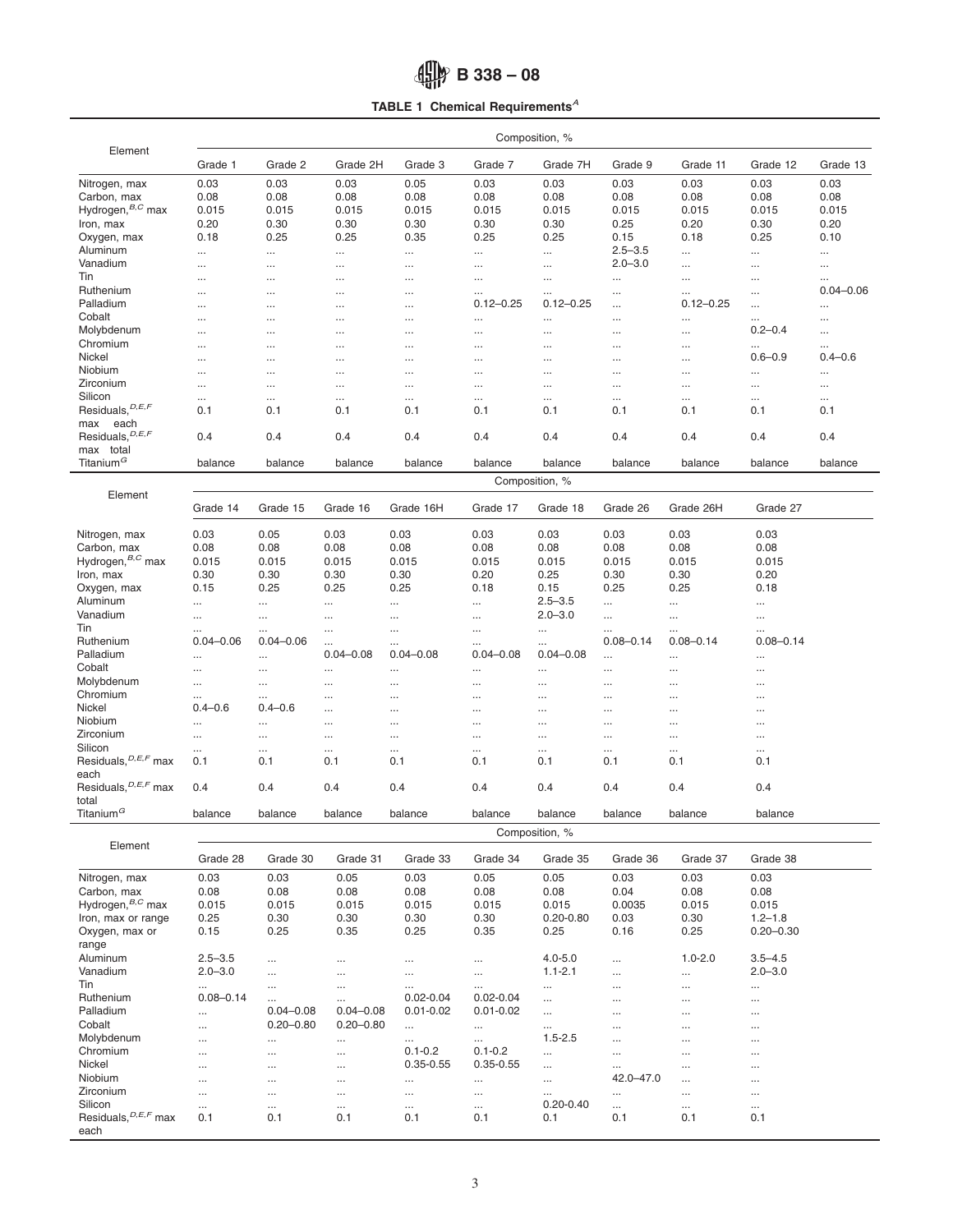# **B 338 – 08**

Composition, %

| Grade 30<br>Grade 28 | Grade 31 | Grade 33  | Grade 34  | Grade 35  | Grade 36  | Grade 37  | Grade 38 |  |  |  |  |
|----------------------|----------|-----------|-----------|-----------|-----------|-----------|----------|--|--|--|--|
| 0.4                  | 0.4      | 0.4       | 0.4       | 0.4       | 0.4       | 0.4       | 0.4      |  |  |  |  |
| balance              | balance  | Remainder | Remainder | Remainder | Remainder | Remainder | balance  |  |  |  |  |
|                      |          |           |           |           |           |           |          |  |  |  |  |

*<sup>A</sup>* Analysis shall be completed for all elements listed in this table for each grade. The analysis results for the elements not quantified in the table need not be reported unless the concentration level is greater than 0.1 % each or 0.4 % total.<br><sup>*B*</sup> Lower hydrogen may be obtained by negotiation with the manufacturer.<br><sup>*C*</sup> Final product analysis.

 $P$  Need not be reported.<br>  $E$  A residual is an element present in a metal or an alloy in small quantities and is inherent to the manufacturing process but not added intentionally. In titanium these elements include aluminum, vanadium, tin, chromium, molybdenum, niobium, zirconium, hafnium, bismuth, ruthenium, palladium, yttrium, copper, silicon, cobalt, tantalum, nickel, boron, manganese, and tungsten.<br>*F* The purchaser may, in his written purchase order, request analysis for specific residual elements not listed in this specification.

*<sup>G</sup>* The percentage of titanium is determined by difference.

#### **TABLE 2 Permissible Variations in Product Analysis**

|                               | $\%$                                 |                                              |  |  |  |  |
|-------------------------------|--------------------------------------|----------------------------------------------|--|--|--|--|
| Element                       | Maximum or<br><b>Specified Range</b> | Permissible Variation<br>in Product Analysis |  |  |  |  |
| Aluminum                      | $0.5 \text{ to } 2.5$                | ±0.20                                        |  |  |  |  |
| Aluminum                      | 2.5 to 3.5                           | ±0.40                                        |  |  |  |  |
| Carbon                        | 0.10                                 | $+0.02$                                      |  |  |  |  |
| Chromium                      | $0.1$ to $0.2$                       | ±0.02                                        |  |  |  |  |
| Cobalt                        | $0.2$ to $0.8$                       | ±0.05                                        |  |  |  |  |
| Hydrogen                      | 0.015                                | $+0.002$                                     |  |  |  |  |
| Iron                          | 0.80                                 | $+0.15$                                      |  |  |  |  |
| Iron                          | 1.2 to 1.8                           | ±0.20                                        |  |  |  |  |
| Molybdenum                    | $0.2$ to $0.4$                       | ±0.03                                        |  |  |  |  |
| Molybdenum                    | 1.5 to 4.5                           | ±0.20                                        |  |  |  |  |
| Nickel                        | $0.3$ to $0.9$                       | ±0.05                                        |  |  |  |  |
| Niobium                       | >30                                  | ±0.50                                        |  |  |  |  |
| Nitrogen                      | 0.05                                 | $+0.02$                                      |  |  |  |  |
| Oxygen                        | 0.30                                 | $+0.03$                                      |  |  |  |  |
| Oxygen                        | 0.31 to 0.40                         | ±0.04                                        |  |  |  |  |
| Palladium                     | 0.01 to 0.02                         | ±0.002                                       |  |  |  |  |
| Palladium                     | 0.04 to 0.25                         | ±0.02                                        |  |  |  |  |
| Ruthenium                     | 0.02 to 0.04                         | ±0.005                                       |  |  |  |  |
| Ruthenium                     | 0.04 to 0.06                         | ±0.005                                       |  |  |  |  |
| Ruthenium                     | 0.08 to 0.14                         | ±0.01                                        |  |  |  |  |
| Silicon                       | 0.06 to 0.40                         | ±0.02                                        |  |  |  |  |
| Vanadium                      | 2.0 to 3.0                           | ±0.15                                        |  |  |  |  |
| Residuals <sup>A</sup> (each) | 0.1                                  | $+0.02$                                      |  |  |  |  |

*<sup>A</sup>* A residual is an element present in a metal or an alloy in small quantities inherent to the manufacturing process but not added intentionally. In titanium these elements include aluminum, vanadium, tin, iron, chromium, molybdenum, niobium, zirconium, hafnium, bismuth, ruthenium, palladium, yttrium, copper, silicon, cobalt, tantalum, nickel, boron, manganese, and tungsten.

chemical content. The manufacturer shall not ship the finished product that is outside the limits specified in [Table 1](#page-2-0) for the applicable grade.

#### **8. Tensile Requirements**

8.1 The room temperature tensile properties of the tube in the condition normally supplied shall conform to the requirements prescribed in [Table 3.](#page-4-0) Mechanical properties for conditions other than those given in this table may be established by agreement between the manufacturer and the purchaser. (See Test Methods [E 8.](#page-1-5))

#### **9. Flattening Test**

9.1 Tubing shall withstand, without cracking, flattening under a load applied gradually at room temperature until the distance between the load platens is not more than *H* in. *H* is calculated as follows:

<span id="page-3-2"></span>*H*, in. (mm) =  $\frac{(1 + e)t}{e + t/D}$  (1)

where:

 $H =$  the minimum flattened height, in. (mm),

 $t =$  the nominal wall thickness, in. (mm), and

 $D =$  the nominal tube diameter, in. (mm).

For Grades 1, 2, 2H, 7, 7H, 11, 13, 14, 16, 16H, 17, 26, 26H, 27, 30, and 33:

$$
e = 0.07
$$
 in. for all diameters (2)

For Grade 3, 31, and 34:

$$
e = 0.04
$$
 through 1 in. diameter (3)

$$
e = 0.06 \text{ over } 1 \text{ in. diameter} \tag{4}
$$

For Grades 9, 12, 15, 18, 28, 35, 36, 37, and 38:

*e* shall be negotiated between the producer and the purchaser.

9.1.1 For welded tubing, the weld shall be positioned on the 90 or 270° centerline during loading so as to be subjected to a maximum stress.

9.1.2 When low D-to-t ratio tubular products are tested, because the strain imposed due to geometry is unreasonably high on the inside surface at the six and twelve o'clock locations, cracks at these locations shall not be cause for rejection if the D-to-t ratio is less than ten (10).

9.2 The results from all calculations are to be rounded to two decimal places. Examination for cracking shall be by the unaided eye.

<span id="page-3-7"></span><span id="page-3-5"></span><span id="page-3-3"></span><span id="page-3-0"></span>9.3 Welded tube shall be subjected to a reverse flattening test in accordance with Supplement II of Test Methods and Definitions [A 370.](#page-6-3) A section of the tube, approximately 4 in. (102 mm) long, that is slit longitudinally 90° either side of the weld, shall be opened and flattened with the weld at the point of maximum bend. No cracking is permitted.

# **10. Flaring Test**

<span id="page-3-6"></span><span id="page-3-4"></span><span id="page-3-1"></span>10.1 For tube 31⁄2 in. (88 mm) in outside diameter and smaller, and 0.134 in. (3.4 mm) in wall thickness and thinner, a section of tube approximately 4 in. (102 mm) in length shall withstand being flared with a tool having a 60° included angle until the tube at the mouth of the flare has been expanded in accordance with [Table 4.](#page-5-0) The flared end shall show no cracking or rupture visible to the unaided eye. Flaring tests on larger diameter tube or tubing outside the range of [Table 4](#page-5-0) shall be as agreed upon between the manufacturer and the purchaser.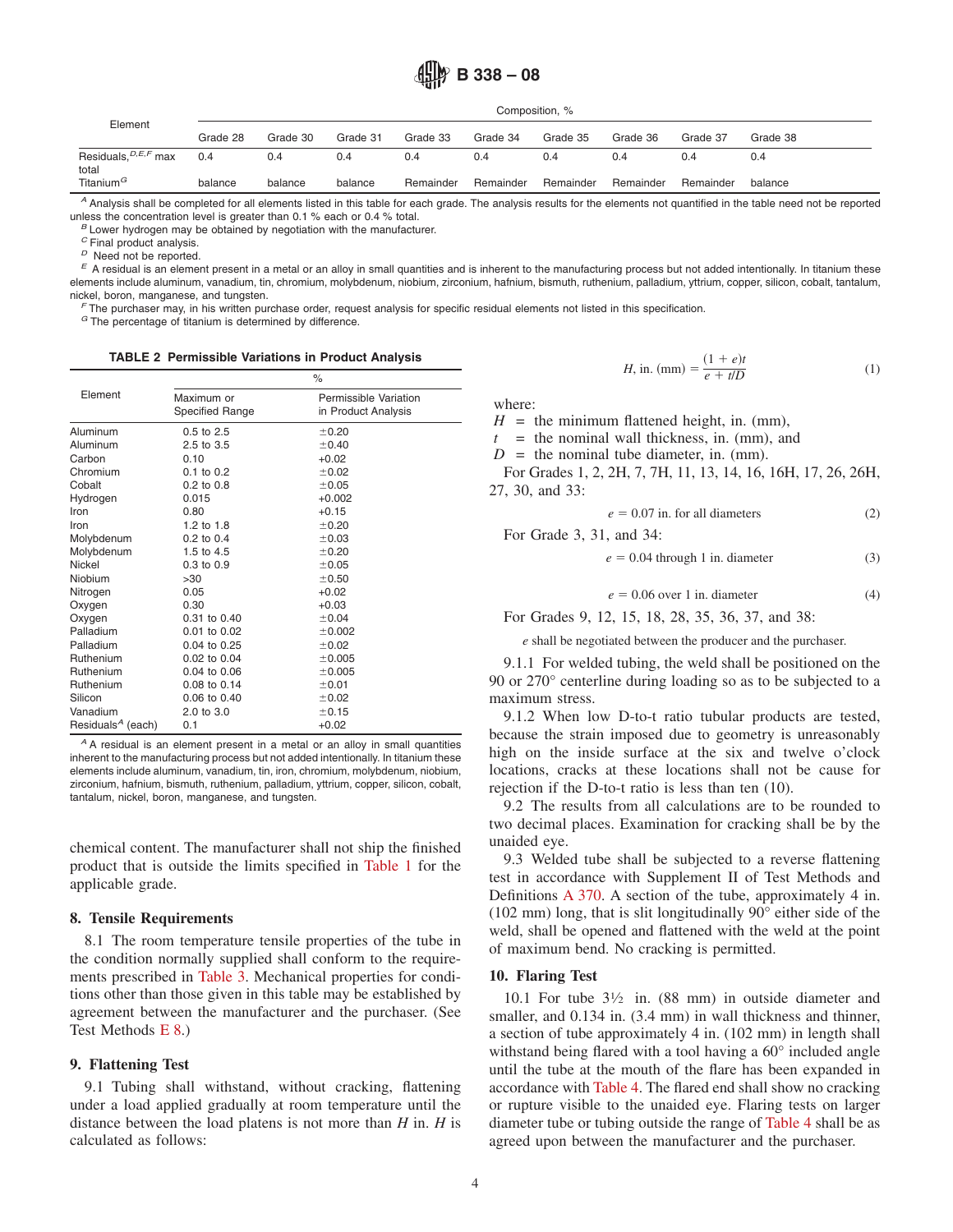# <span id="page-4-0"></span>**B 338 – 08**

**TABLE 3 Tensile Requirements**

|                        |     | Tensile Strength, min | Yield Strength, 0.2% Offset |     |          |          | Elongation<br>in |
|------------------------|-----|-----------------------|-----------------------------|-----|----------|----------|------------------|
| Grade                  |     | MPa                   | min                         |     | max      |          | 2 in. or 50      |
|                        | ksi |                       | ksi                         | MPa | ksi      | MPa      | mm,<br>min, %    |
| $1^A$                  | 35  | 240                   | 20                          | 138 | 45       | 310      | 24               |
| $2^A$                  | 50  | 345                   | 40                          | 275 | 65       | 450      | 20               |
| $2H^{A,B,C}$           | 58  | 400                   | 40                          | 275 | 65       | 450      | 20               |
| $3^A$                  | 65  | 450                   | 55                          | 380 | 80       | 550      | 18               |
| $7^A$                  | 50  | 345                   | 40                          | 275 | 65       | 450      | 20               |
| $7\mathsf{H}^{A,B,C}$  | 58  | 400                   | 40                          | 275 | 65       | 450      | 20               |
| 9 <sup>D</sup>         | 125 | 860                   | 105                         | 725 |          | $\cdots$ | 10               |
| $9^A$                  | 90  | 620                   | 70                          | 483 | $\cdots$ | $\cdots$ | $15^E$           |
| 11 <sup>A</sup>        | 35  | 240                   | 20                          | 138 | 45       | 310      | 24               |
| $12^A$                 | 70  | 483                   | 50                          | 345 |          | $\cdots$ | $18^E$           |
| 13 <sup>A</sup>        | 40  | 275                   | 25                          | 170 |          | $\cdots$ | 24               |
| 14 <sup>A</sup>        | 60  | 410                   | 40                          | 275 |          | $\cdots$ | 20               |
| $15^A$                 | 70  | 483                   | 55                          | 380 | $\cdots$ | $\cdots$ | 18               |
| 16 <sup>A</sup>        | 50  | 345                   | 40                          | 275 | 65       | 450      | 20               |
| $16H^{A,B,C}$          | 58  | 400                   | 40                          | 275 | 65       | 450      | 20               |
| 17 <sup>A</sup>        | 35  | 240                   | 20                          | 138 | 45       | 310      | 24               |
| $18^D$                 | 125 | 860                   | 105                         | 725 |          | $\cdots$ | 10               |
| 18 <sup>A</sup>        | 90  | 620                   | 70                          | 483 | $\cdots$ | $\cdots$ | $15^E$           |
| 26                     | 50  | 345                   | 40                          | 275 | 65       | 450      | 20               |
| $26\mathsf{H}^{A,B,C}$ | 58  | 400                   | 40                          | 275 | 65       | 450      | 20               |
| 27                     | 35  | 240                   | 20                          | 138 | 45       | 310      | 24               |
| 28                     | 90  | 620                   | 70                          | 483 | $\cdots$ | $\ldots$ | 15               |
| 30                     | 50  | 345                   | 40                          | 275 | 65       | 450      | 20               |
| 31                     | 65  | 450                   | 55                          | 380 | 80       | 550      | 18               |
| 33                     | 50  | 345                   | 40                          | 275 | 65       | 450      | 20               |
| 34                     | 65  | 450                   | 55                          | 380 | 80       | 550      | 18               |
| 35                     | 130 | 895                   | 120                         | 828 | $\cdots$ | $\cdots$ | 5                |
| 36                     | 65  | 450                   | 60                          | 410 | 95       | 655      | 10               |
| 37                     | 50  | 345                   | 31                          | 215 | 65       | 450      | 20               |
| 38                     | 130 | 895                   | 115                         | 794 | $\cdots$ | $\cdots$ | 10               |

*<sup>A</sup>* Properties for material in the annealed condition.

*B* Material is identical to the corresponding numeric grade (that is, Grade 2H = Grade 2) except for the higher guaranteed minimum UTS, and may always be certified as meeting the requirements of its corresponding numeric

 $\degree$  The H grades were added in response to a user association request based on its study of over 5200 commercial Grade 2, 7, 16, and 26 test reports, where over 99 % met the 58 ksi minimum UTS.

 $P$  Properties for cold-worked and stress-relieved material.<br>  $E$  Elongation for welded tubing manufactured from continuously cold rolled and annealed strip from coils for Grades 9, 12, and 18 will be 12 %.

# **11. Nondestructive Tests**

11.1 Welded tubing shall be tested using both a nondestructive electromagnetic test and an ultrasonic test as described in [11.2.1](#page-4-2) and [11.2.2.](#page-5-1) Seamless and welded/cold worked tubing shall be tested using an ultrasonic test as described in [11.2.1.3.](#page-5-2)

11.1.1 Welded tubing shall be tested with a hydrostatic or pneumatic test as described in [11.3](#page-5-3) or [11.4.](#page-5-4)

11.1.2 Seamless tubing shall be tested with an electromagnetic or hydrostatic or pneumatic test as described in [11.2.1.1](#page-4-3) or [11.3o](#page-5-3)r [11.4.](#page-5-4)

11.2 *Nondestructive Electric or Ultrasonic Testing*:

<span id="page-4-4"></span><span id="page-4-2"></span><span id="page-4-1"></span>11.2.1 In order to accommodate the various types of nondestructive testing equipment and techniques in use, and the manufacturing methods employed, the following calibration standards shall be used to establish the minimum sensitivity level for rejection. For welded tubing, the artificial defects shall be placed in the parent metal.

<span id="page-4-3"></span>11.2.1.1 *Electromagnetic Testing*—A drilled hole not larger than 0.031 in. (0.787 mm) in diameter shall be drilled completely through the skelp (for welded tube) or radially and completely through the tube wall (for welded, seamless, and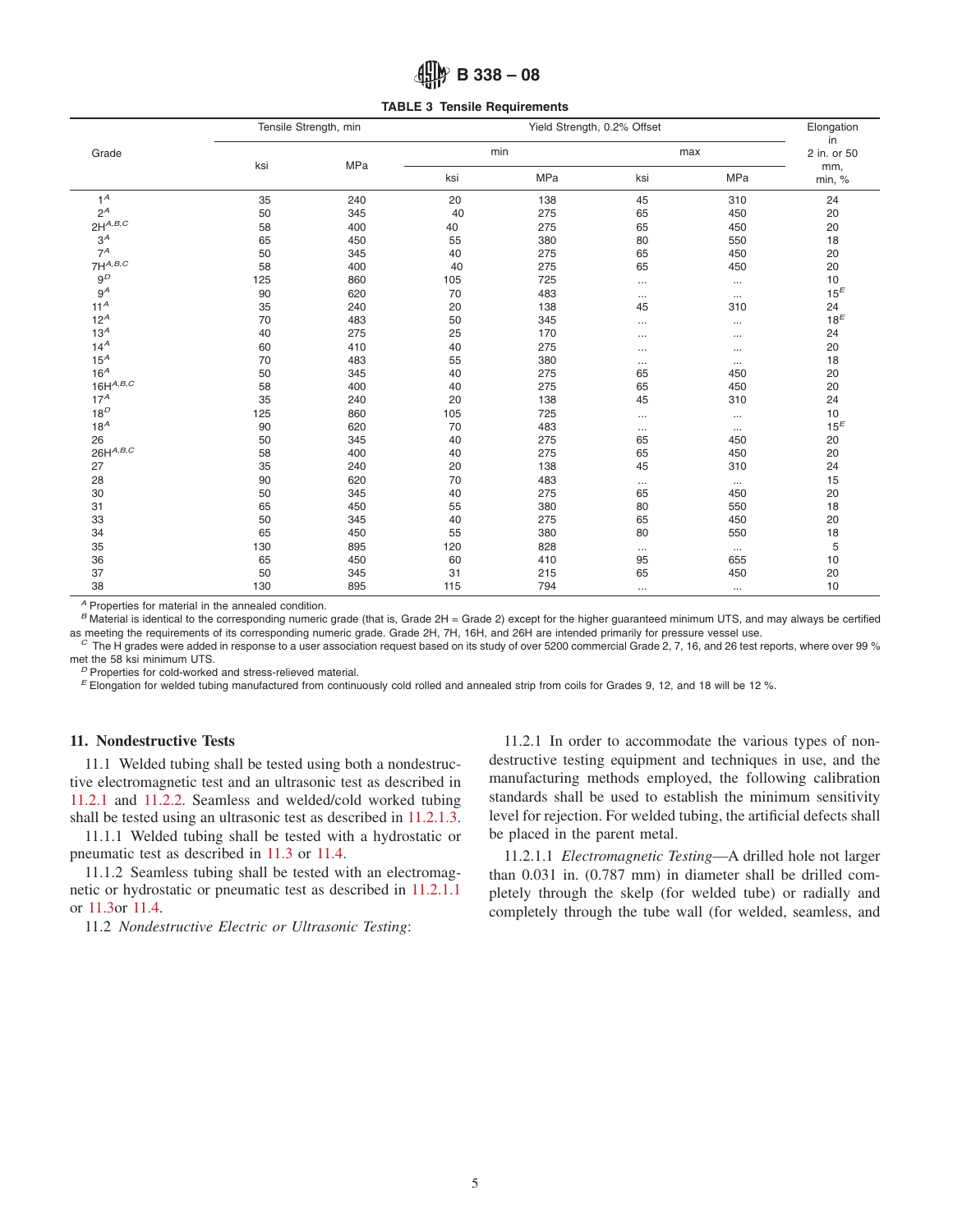**TABLE 4 Flaring Requirements**

| Grade           | Expansion of Inside Diameter,<br>min, % |
|-----------------|-----------------------------------------|
| $\mathbf{1}$    | 22                                      |
| 2, 2H           | 20                                      |
| 3               | 17                                      |
| 7, 7H           | 20                                      |
| $9^A$           | 20                                      |
| 11              | 22                                      |
| 12              | 17                                      |
| 13              | 22                                      |
| 14              | 20                                      |
| 15              | 17                                      |
| 16, 16H         | 20                                      |
| 17              | 22                                      |
| 18 <sup>A</sup> | 20                                      |
| 26, 26H         | 20                                      |
| 27              | 22                                      |
| 28 <sup>A</sup> | 20                                      |
| 30              | 20                                      |
| 31              | 17                                      |
| 33              | 20                                      |
| 34              | 17                                      |
| 35              | 10                                      |
| 37              | 20                                      |
| 38              | 15                                      |

*<sup>A</sup>* Annealed.

welded/cold worked tubes), with care being taken to avoid distortion of the tube while drilling.

11.2.1.2 *Ultrasonic Testing (Welded Tubing)*—A longitudinal notch 0.031 in. (0.787 mm) or less in width and 0.5 in. (12.7 mm) or less in length shall be machined on a radial parallel to the tube axis on the outside and inside of the tube. The notch depth shall not exceed 10 % of the nominal wall of the tube or 0.004 in. (0.102 mm), whichever is greater. The length of the notch shall be compatible with the testing method, and the notches shall be located 180 degrees from the weld.

11.2.1.3 *Ultrasonic Testing (Seamless and Welded/Cold Worked Tubing)*, Longitudinal and transverse notches not exceeding  $0.010$  in.  $(0.25 \text{ mm})$  in width and  $10\%$  of the nominal tube wall or 0.004 in. (0.102 mm), whichever is greater, in depth shall be machined on the inner and outer surfaces of the tube. The length of the notches shall not exceed 0.125 in. (3.18 mm).

11.2.2 Any tubes showing an indication in excess of that obtained from the calibration standard shall be set aside and be subject to rework, retest, or rejection. A tube thus set aside may be examined further for confirmation of the presence of a defect and may be resubmitted for inspection if no defect is found. Any tube may also be resubmitted for inspection if reworked so as to remove the defect within the specified diameter, and wall thickness tolerances are established from [Table 5](#page-5-5) (rework by weld repair is not permitted).

11.3 *Hydrostatic Test*:

11.3.1 Each tube so tested shall withstand, without showing bulges, leaks, or other defects, an internal hydrostatic pressure that will produce in the tube wall a stress of 50 % of the minimum specified yield strength at room temperature. This pressure shall be determined by the equation:

$$
P = \frac{SEt}{R_o - 0.4t} \tag{5}
$$

<span id="page-5-5"></span><span id="page-5-0"></span>**TABLE 5 Permissible Variations in Outside Dimensions Based on Individual Measurements**

| Outside Diameter, in. (mm)                                                                                                                                      | Diameter<br>Tolerance.<br>in. $(mm)^A$                                                                                        | Permissible<br>Variations <sup>B</sup> in<br>Wall Thickness. t. % |
|-----------------------------------------------------------------------------------------------------------------------------------------------------------------|-------------------------------------------------------------------------------------------------------------------------------|-------------------------------------------------------------------|
| Under 1 (25.4), excl<br>1 to 11/2 (25.4 to 38.1), excl<br>11/2 to 2 (38.1 to 50.8), excl<br>2 to 21/2 (50.8 to 63.5), excl<br>21/2 to 31/2 (63.5 to 88.9), excl | $\pm 0.004$ ( $\pm 0.102$ )<br>±0.005(±0.127)<br>$\pm 0.006$ ( $\pm 0.152$ )<br>±0.007(±0.178)<br>$\pm 0.010$ ( $\pm 0.254$ ) | ±10<br>±10<br>±10<br>±10<br>±10                                   |

*<sup>A</sup>* These permissible variations in outside diameter apply only to tubes as finished at the mill before subsequent swaging, expanding, bending, polishing, or

B When minimum wall tubes are ordered, tolerances are all plus and shall be double the values shown.

where:

- *P* = minimum hydrostatic test pressure, psi (or MPa),<br> $S =$  allowable fiber stress of one half the minimum vi
- = allowable fiber stress of one half the minimum yield strength, psi (or MPa),
- $t =$  wall thickness, in. (or mm),

 $R_{o}$  = outside tube radius, in. (or mm),

- $E = 0.85$  welded tube, and
- *E* = 1.0 seamless and welded/cold worked tube.

11.3.2 The maximum hydrostatic test pressure shall not exceed 2500 psi (17.2 MPa) for sizes 3 in. (76 mm) and under, or 2800 psi (19.3 MPa) for sizes over 3 in. Hydrostatic pressure shall be maintained for not less than 5 s. When requested by the purchaser and so stated in the order, tube in sizes 14 in. (356 mm) in diameter and smaller shall be tested to one and one half times the specified working pressure, provided the fiber stress corresponding to those test pressures does not exceed one half the minimum specified yield strength of the material as determined by the equation given in [11.3.](#page-5-3) When one and one half times the working pressure exceeds 2800 psi (19.3 MPa), the hydrostatic test pressure shall be a matter of agreement between the manufacturer and purchaser.

<span id="page-5-4"></span><span id="page-5-2"></span>11.4 *Pneumatic Test*— Each tube so tested shall withstand an internal air pressure of 100 psi (0.69 MPa), minimum, for 5 s, minimum, without showing evidence of leakage. The test method used shall permit easy detection of any leakage by using the pressure differential method or by placing the tube under water. Any evidence of leakage shall be cause for rejection of that tube.

#### <span id="page-5-1"></span>**12. Permissible Variation in Dimensions**

12.1 Variations in dimensions from those specified shall not exceed the amounts prescribed in [Table 5.](#page-5-5)

<span id="page-5-3"></span>12.2 *Length*—When tube is ordered cut to length, the length shall not be less than that specified, but a variation of  $\frac{1}{8}$  in. (3.2) mm) will be permitted on tube up to 24 ft (7.3 m) inclusive. For lengths over 24 ft (7.3 m), an additional over tolerance of  $\frac{1}{8}$  in. (3.2 mm) for each 10 ft (3.05 m) or fraction thereof shall be permissible up to  $\frac{1}{2}$  in. (13 mm) maximum.

12.3 *Straightness*— The tube shall be free of bends or kinks, and the maximum uniform bow shall not exceed the values given in [Table 6.](#page-6-4)

12.4 *Squareness of Cut*—The angle of cut of the end of any tube may depart from square by not more than 0.016 in./in. of diameter.

12.5 *Outside Diameter*: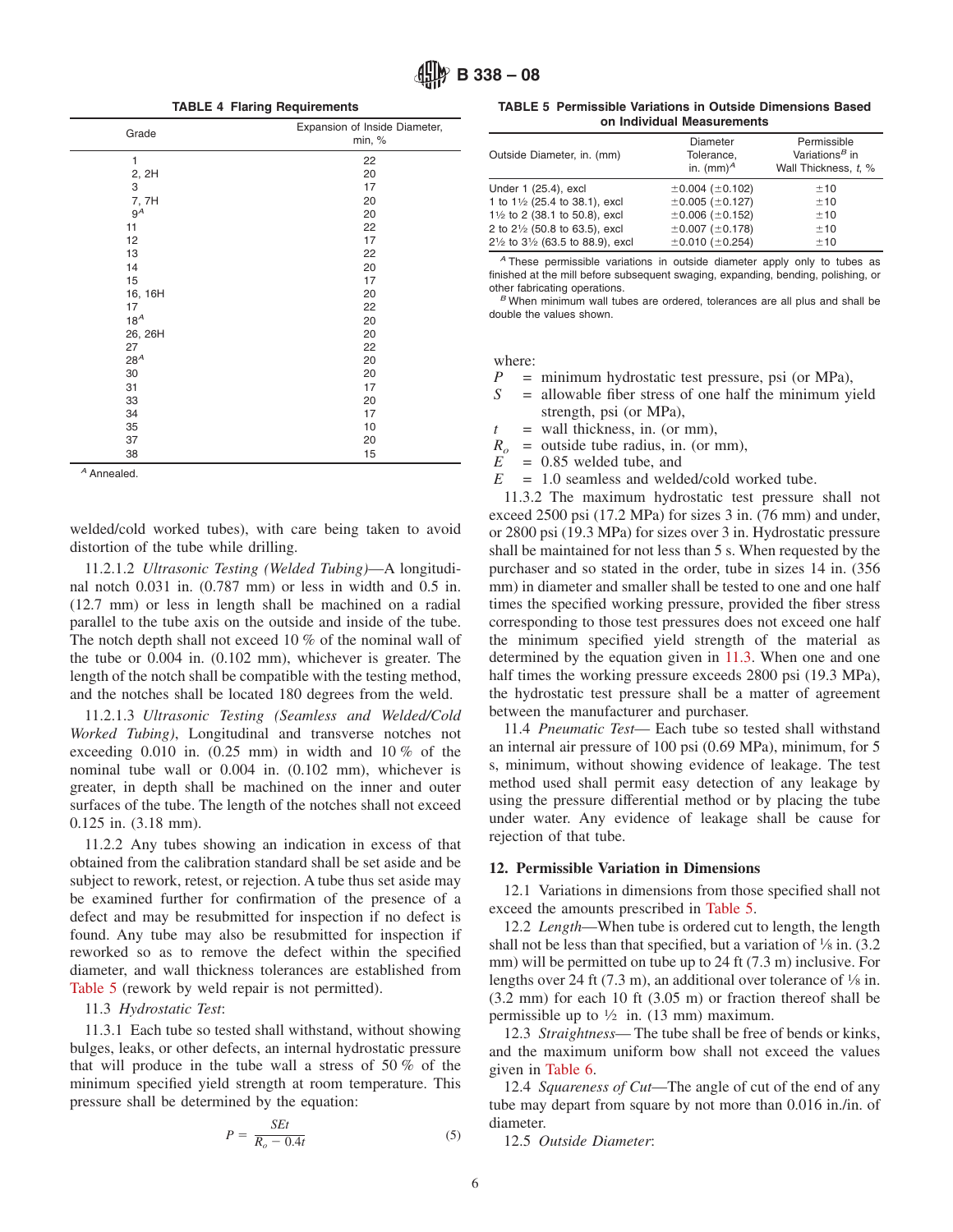**TABLE 6 Straightness**

| Length, $ft(m)$                   | Maximum Curvature<br>Depth of Arc      |
|-----------------------------------|----------------------------------------|
| Over 3 to 6 (0.91 to 1.83), incl  | $\frac{1}{8}$ in. (3.2 mm)             |
| Over 6 to 8 (1.83 to 2.44), incl  | $\frac{3}{16}$ in. (4.8 mm)            |
| Over 8 to 10 (2.44 to 3.05), incl | $\frac{1}{4}$ in. (6.4 mm)             |
| Over 10 (3.05)                    | $\frac{1}{4}$ in./any 10 ft (2.1 mm/m) |

12.5.1 *Welded Tubes*— The outside diameter of welded tubes shall not vary from that specified by more than the amounts given in [Table 5](#page-5-5) as measured by "go" and "no go" ring gages. The dimensions of the ring gage shall be as described in [12.5.1.1.](#page-6-5) For tube diameters not listed in [Table 5,](#page-5-5) the dimensional tolerances shall be as agreed upon by the purchaser and the manufacturer or supplier.

12.5.1.1 The inside diameter dimension of the "go" ring gage shall be equal to the nominal tube diameter plus the plus tolerance plus 0.002 in. The length of the "go" ring gage shall be the larger of 1 in. (25.4 mm) or the tube diameter.

12.5.1.2 The inside diameter dimension of the "no go" ring gage shall be equal to the nominal tube diameter minus the minus tolerance. The length of the "no go" ring gage shall be the larger of 1 in. or the nominal tube diameter.

12.5.2 *Seamless and Welded/Cold Worked Tubes*—The outside diameter of seamless and welded/cold worked tubes shall not vary from that specified by more than the amounts given in [Table 5](#page-5-5) as measured by any method agreed upon between the purchaser and the manufacturer or supplier. For tube diameters not listed in [Table 5,](#page-5-5) the dimensional tolerances shall be as agreed upon by the purchaser and the manufacturer or supplier.

#### **13. Finish**

13.1 The finished tube shall be clean and free of foreign material, shall have smooth ends free of burrs, and shall be free of injurious external and internal imperfections. Minor defects may be removed, provided the dimensional tolerances of Section 12 are not exceeded.

#### **14. Number of Tests**

14.1 One sample shall be selected from lots of 5000 ft (1600 m) or less. For lots greater than 5000 ft (1600 m), one sample shall be selected from the first 5000 ft (1600 m), and one additional sample shall be selected from each additional 5000 ft (1600 m) or less in the lot. Samples are to be selected at random, and in no case shall more than one sample be taken from a single tube length. The size of the lot may be either the manufactured lot or the purchased lot at the manufacturer's option.

14.1.1 Chemical composition of the lot shall be the ingot manufacturer's analysis, except for hydrogen, which shall be determined on each sample from the lot. For welded tube only, hydrogen determination shall be one (1) tube analysis per strip coil.

14.1.2 One tension test shall be made on each sample.

14.1.3 One flattening test in accordance with [9.1](#page-3-4) shall be made on each sample.

14.1.4 One reverse flattening test in accordance with [9.3](#page-3-5) shall be made on each sample.

<span id="page-6-4"></span>14.1.5 One flaring test in accordance with [10.1](#page-3-6) shall be made on each sample.

14.2 If any test specimen shows defective machining or develops flaws due to preparation, the specimen may be discarded and another substituted.

14.3 If the percent of elongation of any tension test specimen is less than that specified in [8.1,](#page-3-7) and any part of the fracture is more than 3⁄4 in. (19 mm) from the center of the gage length as indicated by scratches marked on the specimen before testing, the specimen may be discarded and another substituted.

14.4 Each length of finished tube shall be examined by the nondestructive test specified in [11.1.](#page-4-4)

#### <span id="page-6-5"></span>**15. Retests**

15.1 If the results of any chemical or mechanical property test lot are not in conformance with the requirements of this specification, the lot may be retested at the option of the manufacturer. The frequency of the retest will double the initial number of tests. If the results of the retest conform to the specification, the retest values will become the test values for certification. Only original conforming test results or the conforming retest results shall be reported to the purchaser. If the results for the retest fail to conform to the specification, the material will be rejected in accordance with Section 20.

#### **16. Test Specimens and Methods of Testing**

<span id="page-6-3"></span>16.1 The test specimens and the tests required by this specification shall conform to those described in Test Methods and Definitions [A 370.](#page-1-6)

16.2 All routine mechanical tests shall be made at room temperature.

<span id="page-6-6"></span><span id="page-6-2"></span><span id="page-6-1"></span><span id="page-6-0"></span>16.3 The chemical analysis shall be conducted by the standard techniques normally utilized by the manufacturer and the purchaser. In case of disagreement, Test Methods [E 120](#page-6-6) shall be used as the referee method except for carbon, oxygen and hydrogen, which are not covered in Test Methods [E 120.](#page-1-7) Test Method [E 1409](#page-1-8) shall be used as a referee method for oxygen, and Test Method [E 1447](#page-1-9) shall be used as a referee method for hydrogen.

#### **17. Inspection**

17.1 All tests and inspection required by this specification shall be made at the place of manufacture prior to shipment and at the manufacturer's expense unless otherwise specified, and shall be so conducted as not to interfere unnecessarily with the operation of the works. When specified in the order, the manufacturer shall notify the purchaser in time so that the purchaser may have his inspector present to witness any part of the tests that may be desired.

17.2 When agreed upon in writing between the manufacturer and the purchaser, a certification that the material conforms to the requirements of this specification shall be the basis for acceptance of the material. Otherwise, the manufacturer shall report to the purchaser or his representative the results of the chemical analyses and mechanical tests made in accordance with this specification.